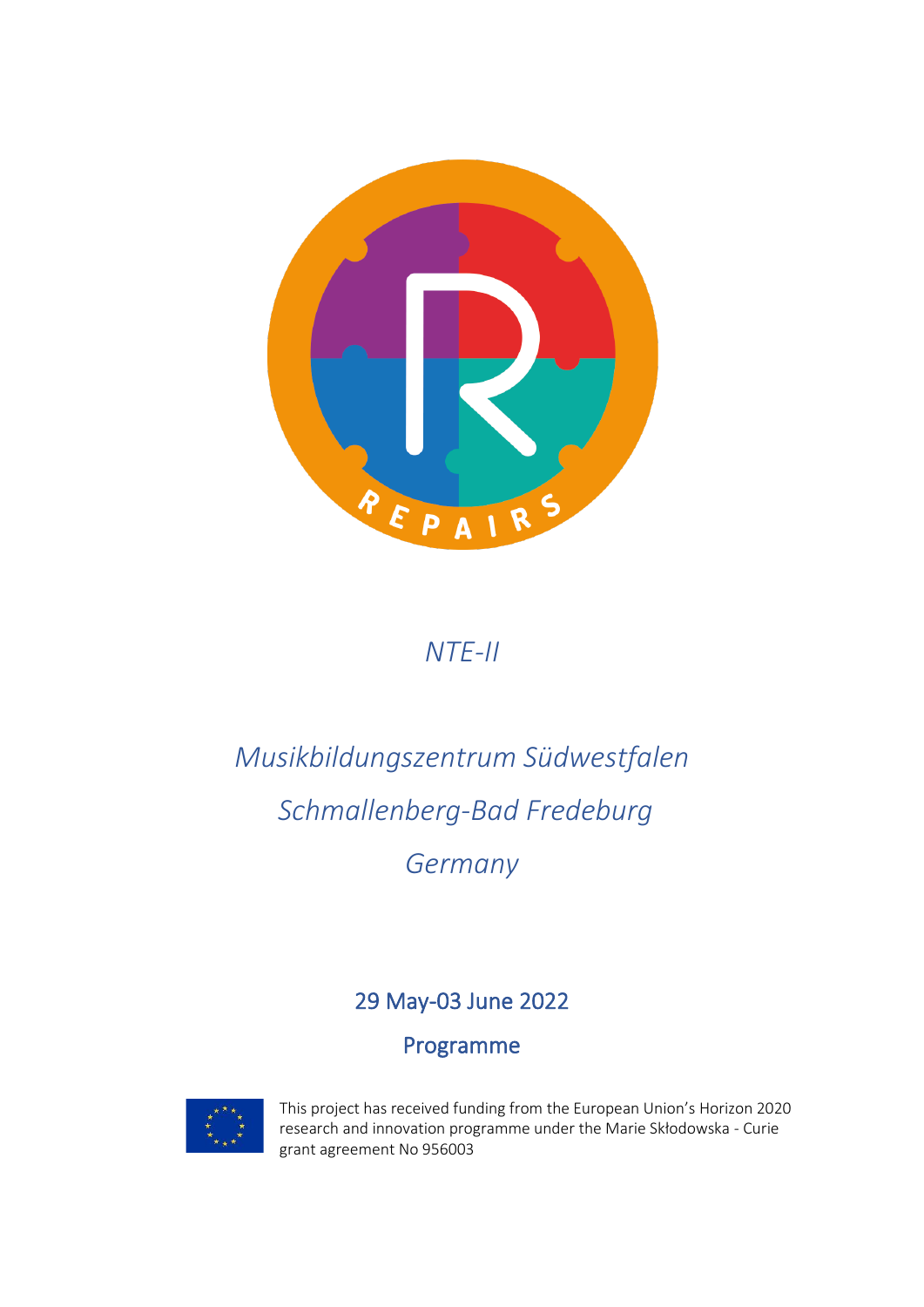#### Sunday 29 May 2022 - Welcome

- 16:00 Registration desk open for check-in
- 19:00 Reception-Opening by Network Coordinator-Dinner



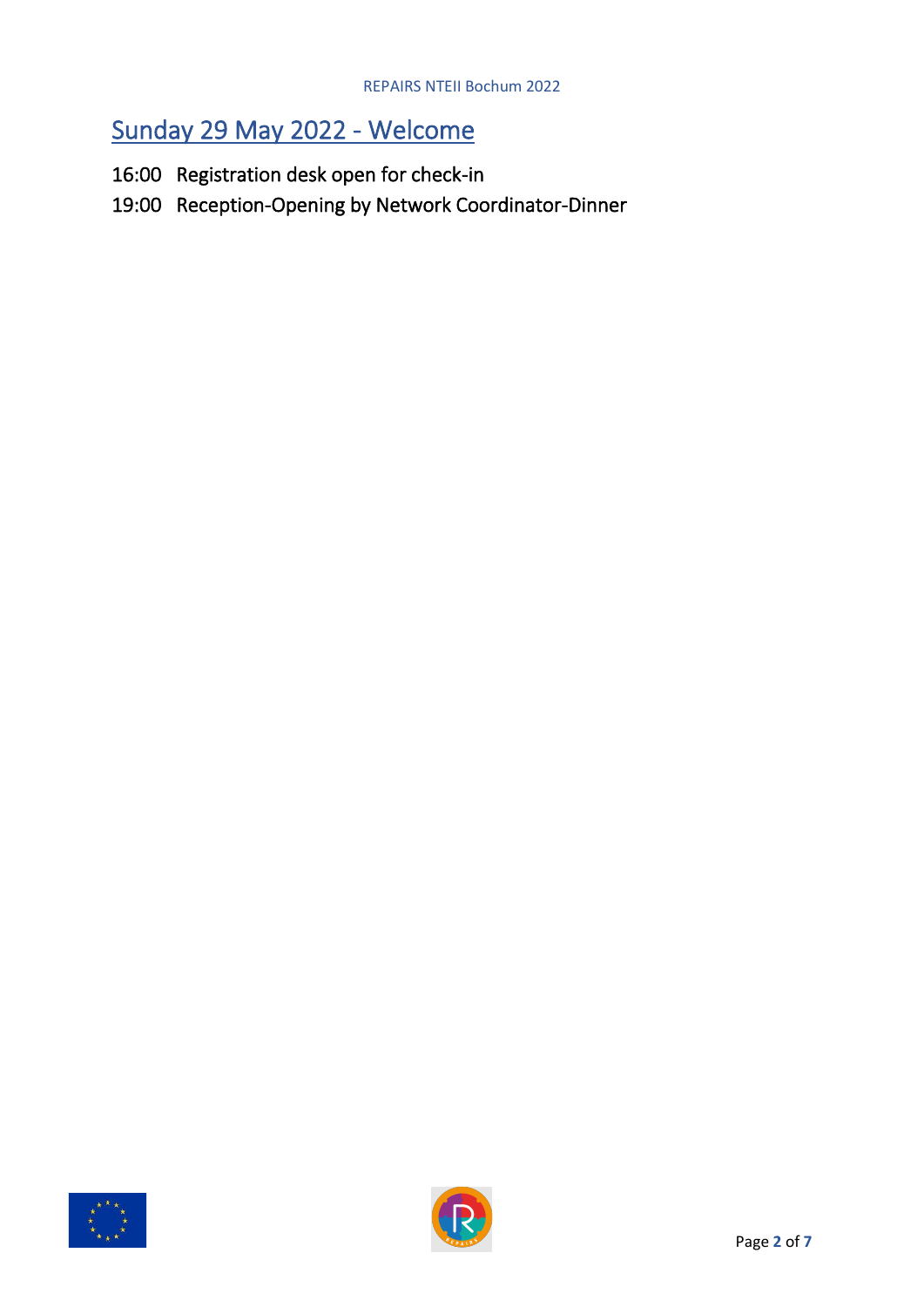### Monday 30 May 2022

Chairs: Eleni Fitsiou

- 08:30-10:30 Advanced courses on systems perspective 08:30-09:10 The necessity of a systems approach to study brain anatomy and physiology-Online (*Driss Boussaoud, Aix-Marseille University*) 09:10-10:30 The neural dynamic architecture of movement generation: development and learning (*Gregor Schöner, Ruhr University Bochum*) 10:30- 11:00 Break
- 11:00 12:30 Advanced courses on systems perspective 11:00-11:30 Learning at behavioural level (*Raoul Bongers, University Medical Center Groningen & Pedro Passos, University of Lisbon*) 11:30-12:30 Introducing the systems approach as a philosophical attitude (*Ludger van Dijk, University of Antwerp*)
- 12:30 14:30 Lunch-Free time
- 14:30 16:00 ESR Committee Meeting
- 16:00 17:00 Meetings Supervisory groups 1/Free discussion time *(A list of the members of this group can be found at the end of the program)*
- 17:00 18:00 Meetings Supervisory groups 2/ Free discussion time *(A list of the members of this group can be found at the end of the program)*
- 18:00 19:30 Dinner
- 19:30 21:30 ESRs Poster Presentations (*Posters will be hanging during the whole week for viewings and discussions)*



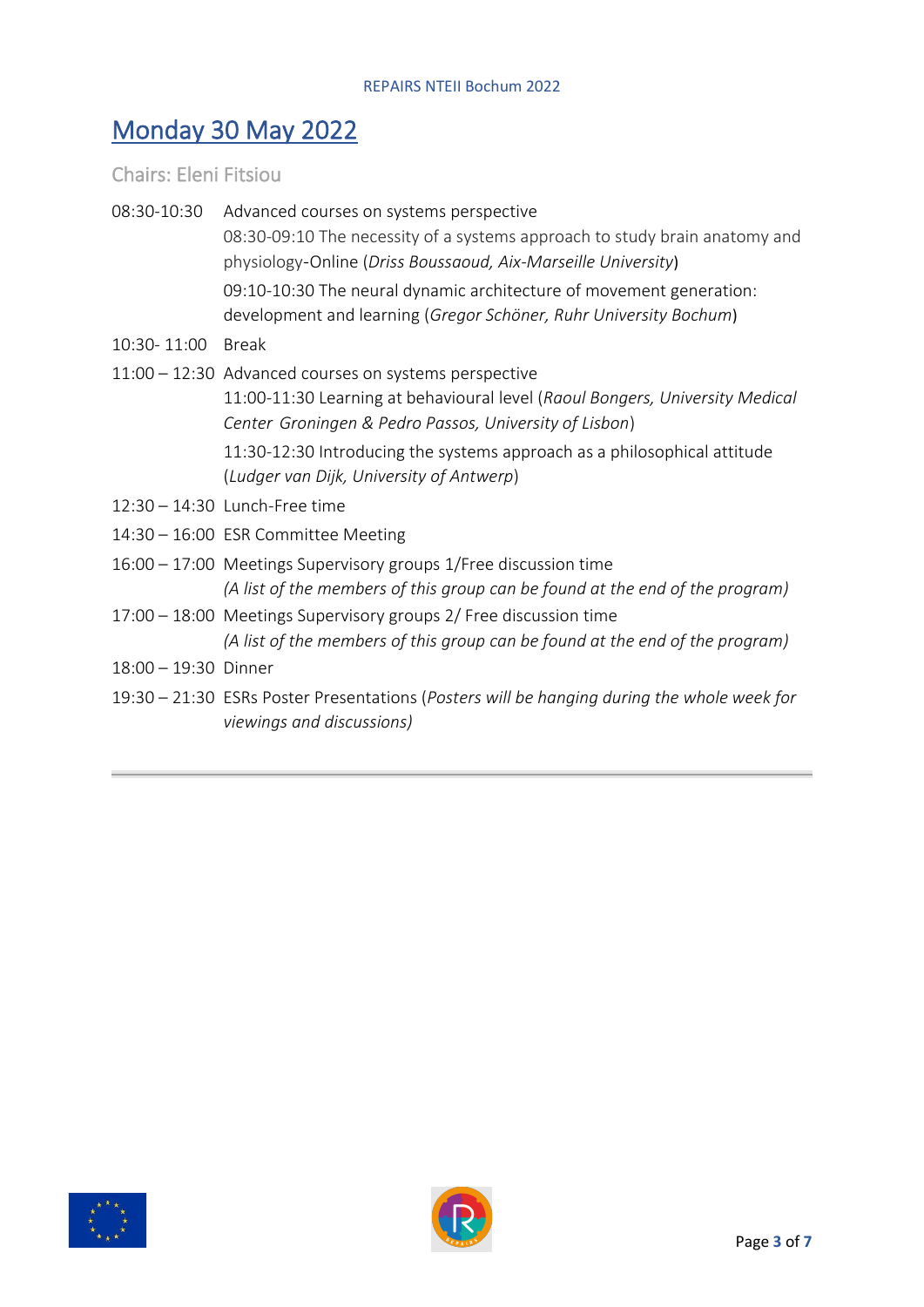### Tuesday 31 May 2022

Chairs: David Travieso (08:30-12:30), Elisabetta Farella (14:00-20:00)

08:30 – 10:00 Advanced courses on rehabilitation sciences

08:30-09:00 Challenges in implementing and using a practice landscape in rehabilitation-Online *(Heleen Reinders-Messelink, Revalidatie Friesland)* 09:00-09:30 Challenges when implementing digital applications in rehabilitation-Online *(Judith Dittmer, Head of Digital Health, MEDIAN)* 09:30-09:50 General discussion on implementing technologies in rehabilitation 09:50-10:00 Information presentation on the status of Corehab in REPAIRS-Online *(David Tacconi, Euleria)*

- 10:00 10:30 Break
- 10:30 12:30 ESL workshop
- 12:30 14:00 Lunch-Free time
- 14:00 15:00 ESL Workshop
- 15:00 16:00 Meetings Supervisory groups 3/ Free discussion time *(A list of the members of this group can be found at the end of the program)*
- 16:00 18:00 Training seminar on Project Management (*Christiaan Lorenzen, DooNorth Coaching, Training, Consulting*)
- 18:00 19:00 Dinner
- 19:00 20:30 Management session

Toolboxes, feedback NTEI, feedback from ESR committee meeting, autumn/winter meeting (*Raoul Bongers, University Medical Center Groningen*)



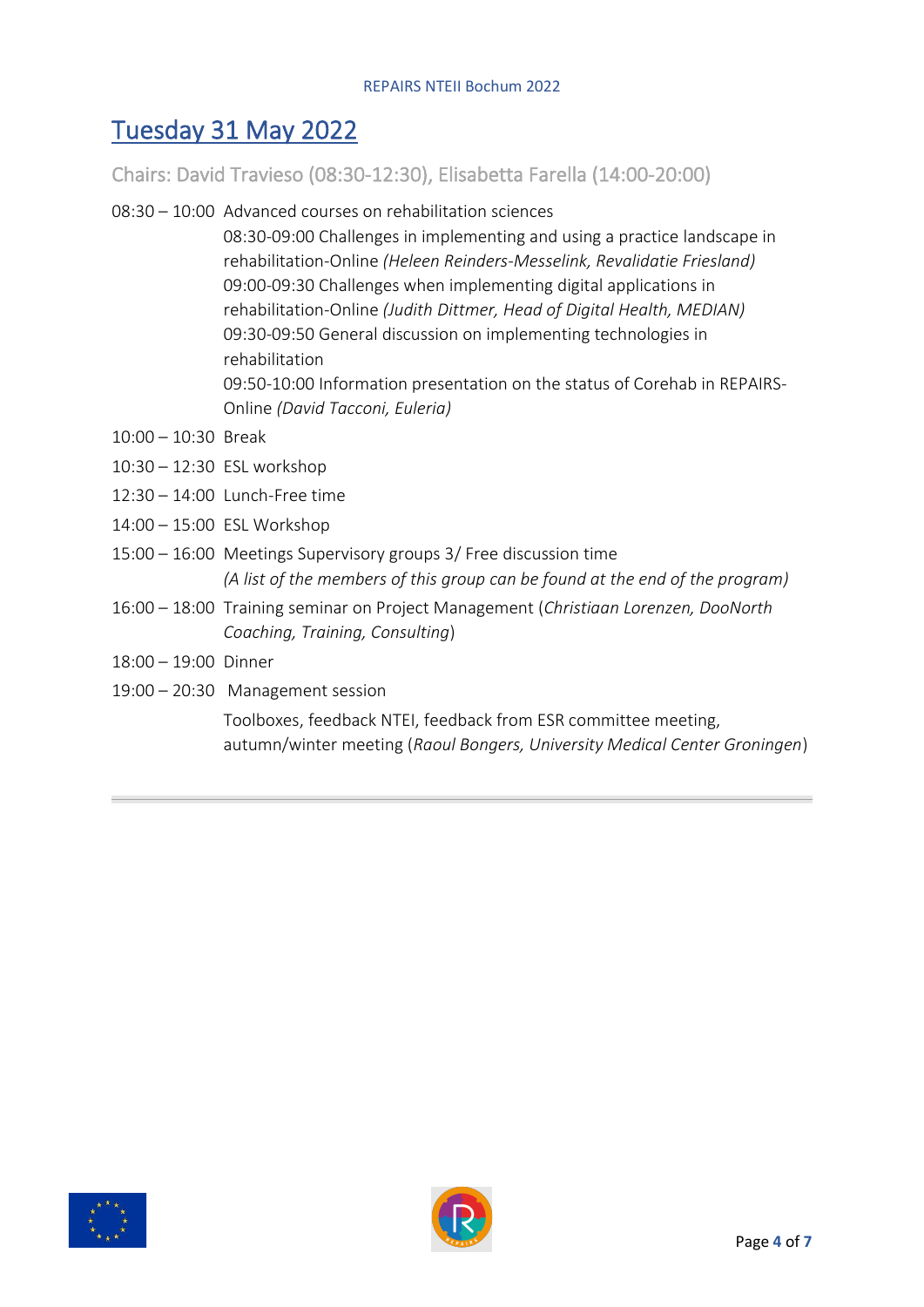## Wednesday 01 June 2022

Chairs: Pedro Passos

|                        | 08:30 – 10:00 Advanced course on perception and action: exploration and learning<br>Active perception through exploration (45 min lecture, 2x15 min activities, 15<br>min discussion) (David Travieso, Autonomous University of Madrid) |
|------------------------|-----------------------------------------------------------------------------------------------------------------------------------------------------------------------------------------------------------------------------------------|
| $10:00 - 10:30$ Break  |                                                                                                                                                                                                                                         |
|                        | 10:30 – 12:30 Advanced course on perception and action: exploration and learning                                                                                                                                                        |
|                        | $10:30 - 12:00$ Principles of direct learning (1h lecture and 2x15 min<br>discussion) (David Jacobs, Autonomous University of Madrid)                                                                                                   |
|                        | $12:00 - 12:30$ General discussion on exploration and learning                                                                                                                                                                          |
| $12:30 - 13:30$ Lunch  |                                                                                                                                                                                                                                         |
|                        | 13:30 - 16:00 Afternoon off-outdoor activity                                                                                                                                                                                            |
|                        | 16:00 – 17:00 Meetings Supervisory groups 4/ Free discussion time<br>(A list of the members of this group can be found at the end of the program)                                                                                       |
|                        | 17:00 – 18:00 Meetings Supervisory groups 5/ Free discussion time<br>(A list of the members of this group can be found at the end of the program)                                                                                       |
| $18:00 - 19:00$ Dinner |                                                                                                                                                                                                                                         |
|                        | 19:00 – 20:00 Session on work-life balance-Online (Prof. Inez Myin-Germeys, Center for<br>Contextual Psychiatry, Department of Neurosciences, KU Leuven, Belgium)                                                                       |



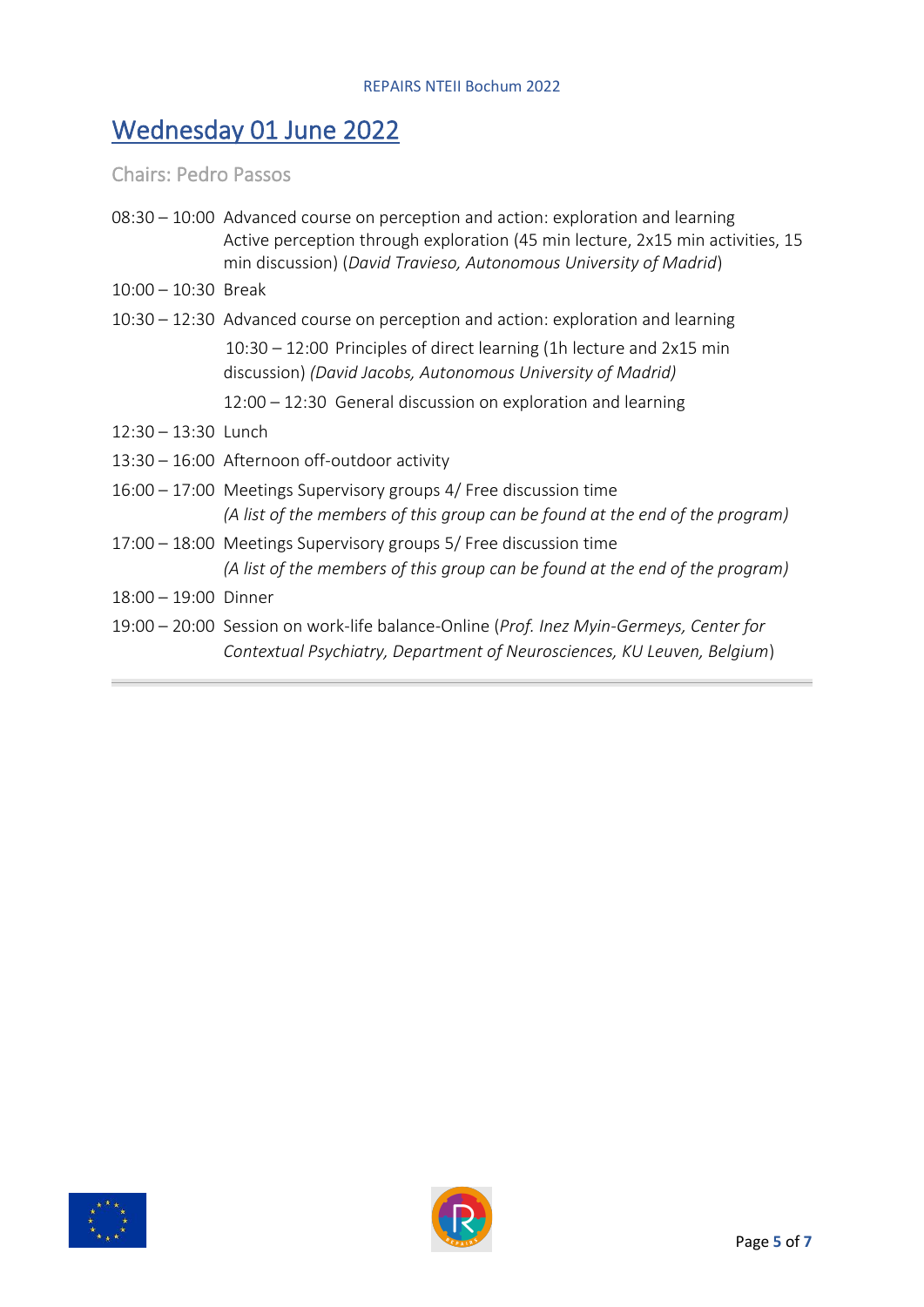#### Thursday 02 June 2022 – Transferable skills 1

Chairs: Eleni Fitsiou

- 08:30 12:30 Training seminar on Communication skills *(Anna Ross, Grasshopper Kreativ) (there will be breaks in the meantime)*
- 12:30 14:00 Lunch-Free time
- 14:00 17:00 Training seminar on Communication skills *(Anna Ross, Grasshopper Kreativ) (there will be breaks in the meantime)*
- 17:00 18:00 Meetings Supervisory groups 6/ Free discussion time *(A list of the members of this group can be found at the end of the program)*
- 18:00 19:00 Dinner-Drinks
- 19:00 Social activity